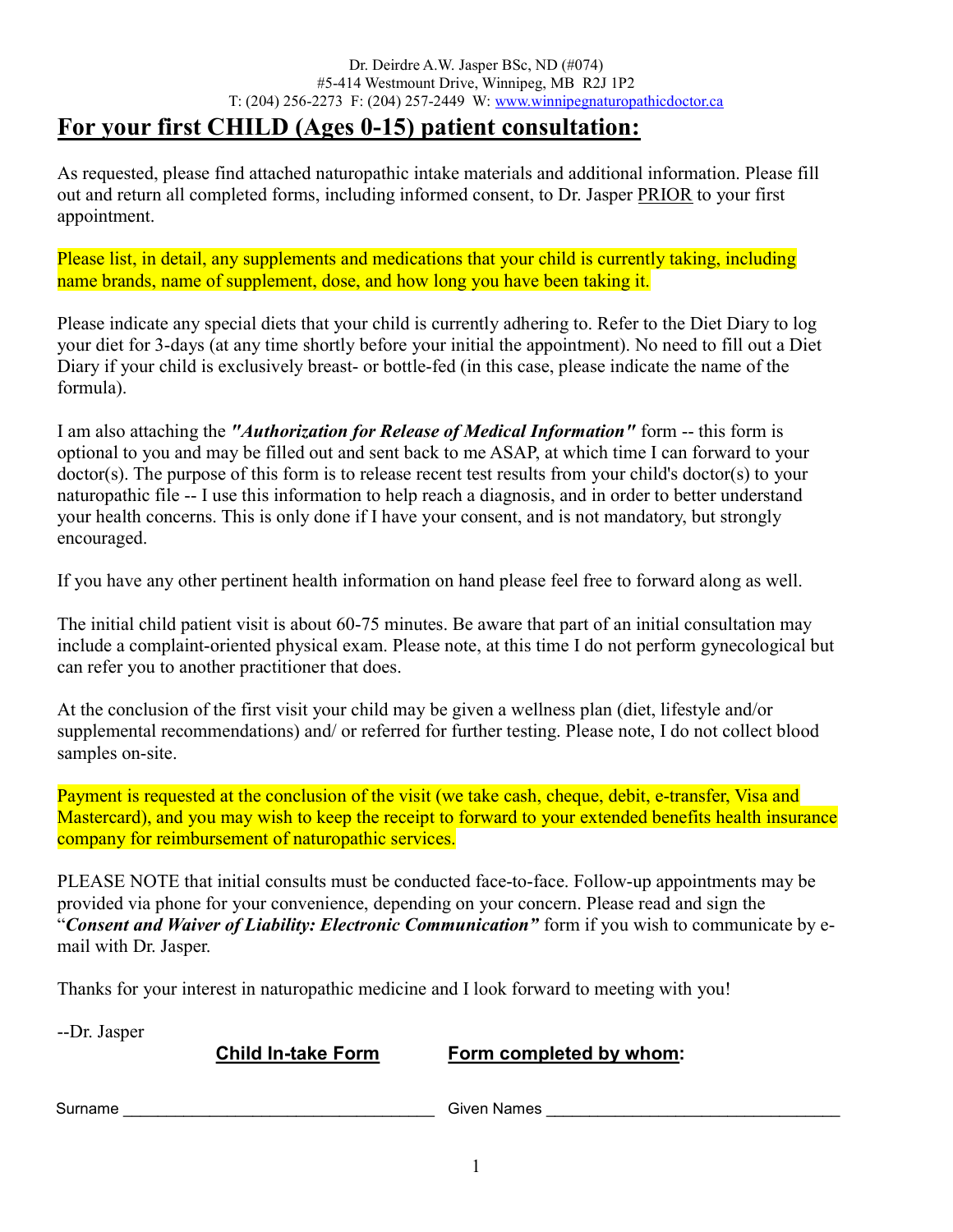|                                  | Dr. Deirdre A.W. Jasper BSc, ND (#074)<br>#5-414 Westmount Drive, Winnipeg, MB R2J 1P2                                          |
|----------------------------------|---------------------------------------------------------------------------------------------------------------------------------|
|                                  | T: (204) 256-2273 F: (204) 257-2449 W: www.winnipegnaturopathicdoctor.ca                                                        |
|                                  |                                                                                                                                 |
|                                  |                                                                                                                                 |
|                                  |                                                                                                                                 |
|                                  |                                                                                                                                 |
|                                  |                                                                                                                                 |
|                                  |                                                                                                                                 |
| <b>Permanent Address</b>         |                                                                                                                                 |
|                                  |                                                                                                                                 |
|                                  |                                                                                                                                 |
|                                  |                                                                                                                                 |
|                                  |                                                                                                                                 |
| <b>Emergency Contact</b>         |                                                                                                                                 |
|                                  |                                                                                                                                 |
| Home phone $($ $)$               |                                                                                                                                 |
| Other / Business phone ( )       | Days and Times can be reached ____________________                                                                              |
|                                  |                                                                                                                                 |
| the reason for their expertise): | Please list all of the child's current health care providers (name, occupation, how long they have been treating the child, and |
| <b>Name &amp; Title</b>          | <b>Length of Treatment</b><br><b>Reason for Treatment</b>                                                                       |
|                                  |                                                                                                                                 |
|                                  |                                                                                                                                 |
|                                  |                                                                                                                                 |
|                                  |                                                                                                                                 |
|                                  |                                                                                                                                 |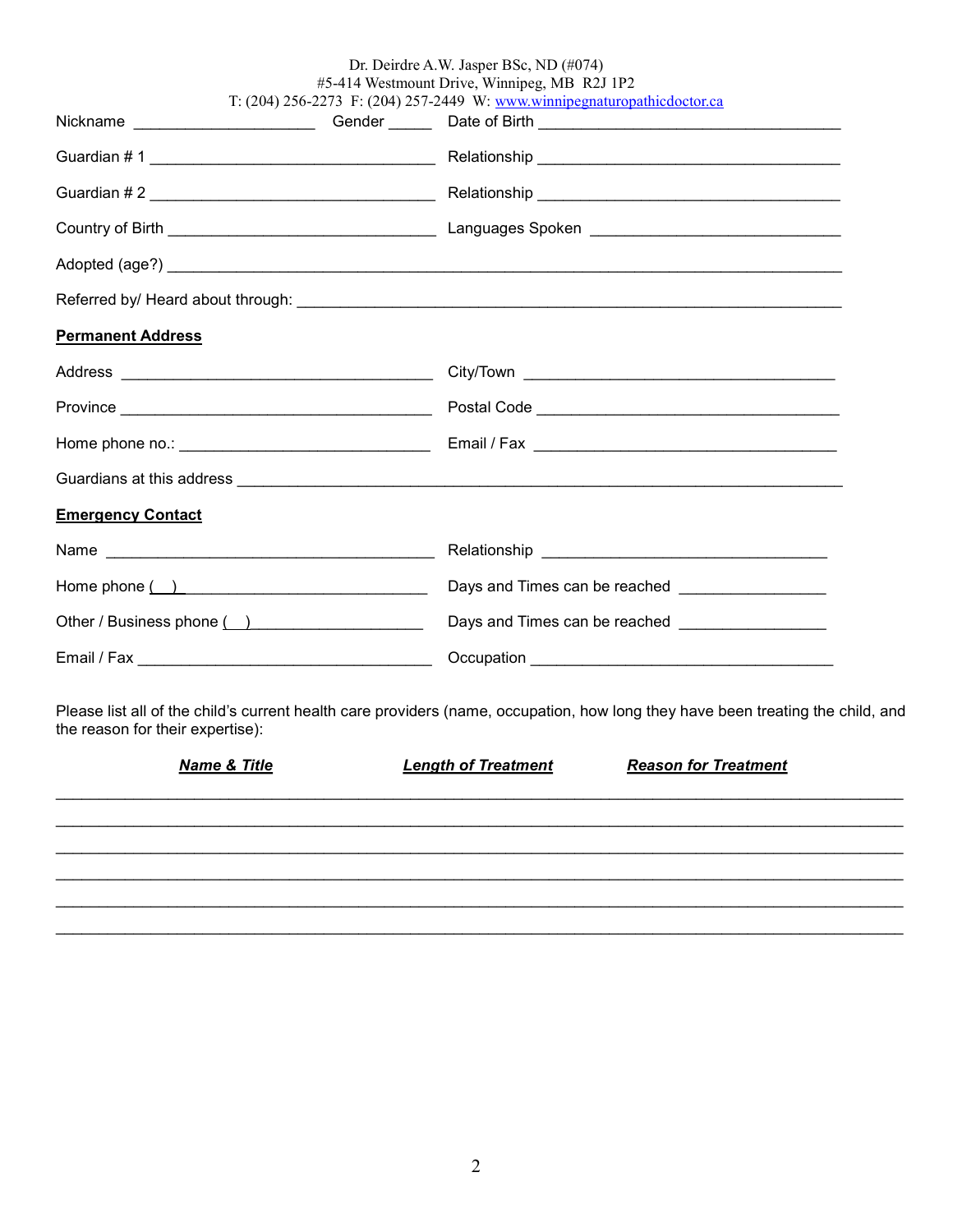#### Current Health Status

Please list you top 3 health concerns for this child:

1. \_\_\_\_\_\_\_\_\_\_\_\_\_\_\_\_\_\_\_\_\_\_\_\_\_\_\_\_\_\_\_\_\_\_\_\_\_\_\_\_\_\_\_\_\_\_\_\_\_\_\_\_\_\_\_\_\_\_\_\_\_\_\_\_\_\_\_\_\_\_\_\_\_\_\_\_\_\_\_\_\_\_\_\_\_\_\_\_\_\_ 2. \_\_\_\_\_\_\_\_\_\_\_\_\_\_\_\_\_\_\_\_\_\_\_\_\_\_\_\_\_\_\_\_\_\_\_\_\_\_\_\_\_\_\_\_\_\_\_\_\_\_\_\_\_\_\_\_\_\_\_\_\_\_\_\_\_\_\_\_\_\_\_\_\_\_\_\_\_\_\_\_\_\_\_\_\_\_\_\_\_\_ 3. \_\_\_\_\_\_\_\_\_\_\_\_\_\_\_\_\_\_\_\_\_\_\_\_\_\_\_\_\_\_\_\_\_\_\_\_\_\_\_\_\_\_\_\_\_\_\_\_\_\_\_\_\_\_\_\_\_\_\_\_\_\_\_\_\_\_\_\_\_\_\_\_\_\_\_\_\_\_\_\_\_\_\_\_\_\_\_\_\_\_

Please check the appropriate box below according to the letter/ rating (C/P/F/N), and comment to the right.

- **C** currently experiencing this condition C<br>
P currently experiencing this condition<br>
F<br>
The capacition<br>
The condition<br>
The condition<br>
The condition<br>
The condition<br>
The condition<br>
The condition<br>
The condition<br>
The condition<br>
The condition<br>
The condition<br>
The condi
- **P** past history of this condition

never experience this condition

| <b>Condition</b>                          |             | Rating |   |   | Comments: (e.g. Since when, severity?) |
|-------------------------------------------|-------------|--------|---|---|----------------------------------------|
|                                           | $\mathbf c$ | F      | P | N |                                        |
| <b>Allergies</b>                          |             |        |   |   |                                        |
| <b>Asthma Attacks</b>                     |             |        |   |   |                                        |
| <b>Bed Wetting</b>                        |             |        |   |   |                                        |
| <b>Belching / Flatulence / Hiccups</b>    |             |        |   |   |                                        |
| <b>Cavities / Fillings</b>                |             |        |   |   |                                        |
| Change in Appetite (increase/ decrease)   |             |        |   |   |                                        |
| <b>Cold Sores</b>                         |             |        |   |   |                                        |
| <b>Common Cold</b>                        |             |        |   |   |                                        |
| Constipation (less than 1 BM/ day?)       |             |        |   |   |                                        |
| Cough (dry/ wet, when?)                   |             |        |   |   |                                        |
| <b>Cradle Cap or Dandruff</b>             |             |        |   |   |                                        |
| Diaper Rash                               |             |        |   |   |                                        |
| Diarrhea, loose stool                     |             |        |   |   |                                        |
| Digestion Problems (e.g. gas, pain, etc.) |             |        |   |   |                                        |
| Dizziness / Loss of Balance               |             |        |   |   |                                        |
| Ear Infection (how many in life?)         |             |        |   |   |                                        |
| Eczema (location, type)                   |             |        |   |   |                                        |
| Eye / Vision Problems                     |             |        |   |   |                                        |
| <b>Fainting</b>                           |             |        |   |   |                                        |
| Fatigue, low motivation                   |             |        |   |   |                                        |
| Fears / Phobias                           |             |        |   |   |                                        |
| Fever                                     |             |        |   |   |                                        |
| <b>Fungal Infections/ Yeast</b>           |             |        |   |   |                                        |
| <b>Glasses / Impaired Vision</b>          |             |        |   |   |                                        |
| <b>Growing Pains</b>                      |             |        |   |   |                                        |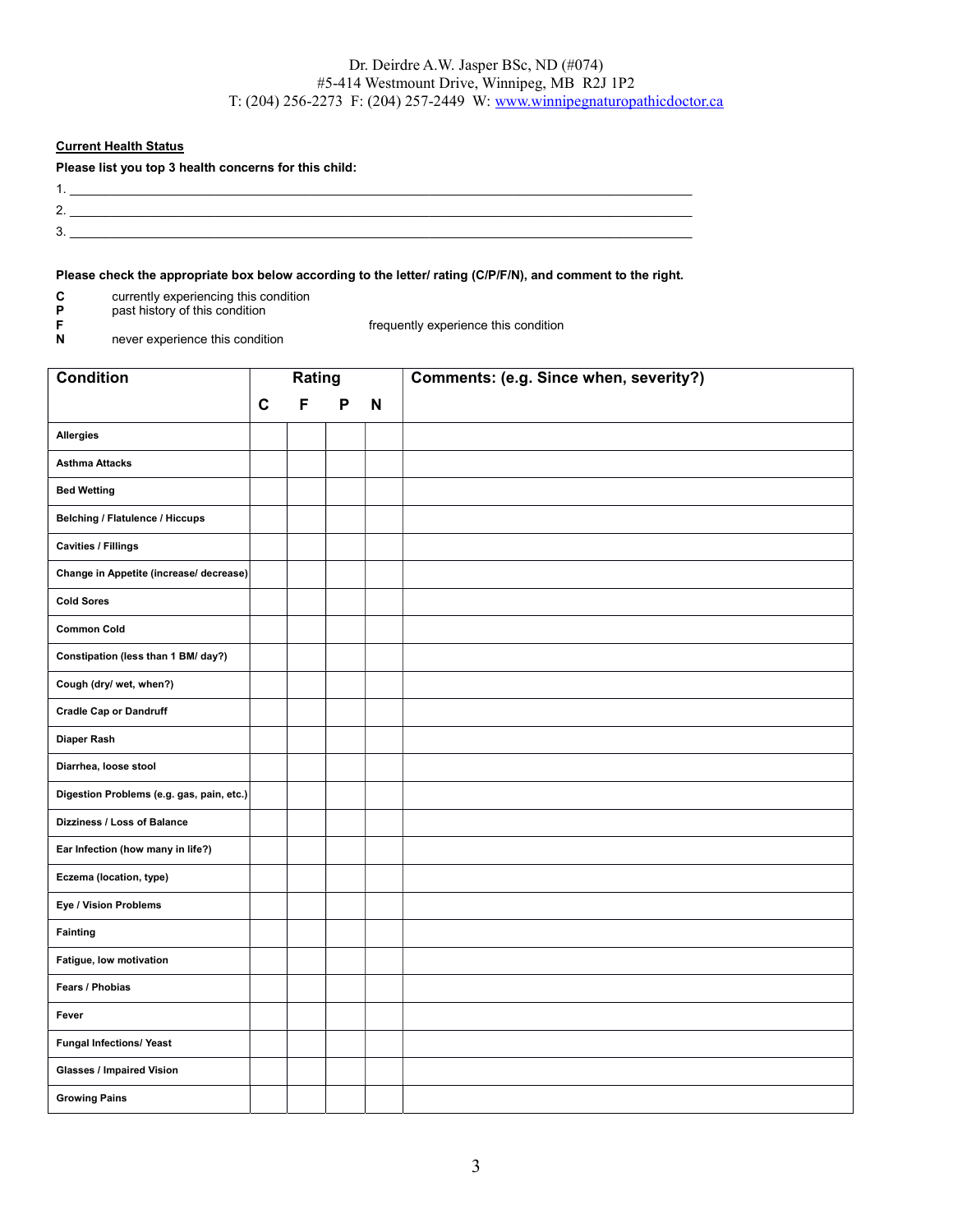| <b>Headaches or Migraines</b>             |  |  |  |
|-------------------------------------------|--|--|--|
| <b>Heart Problems</b>                     |  |  |  |
| <b>Hyperactivity, ADHD</b>                |  |  |  |
| Itching (where?)                          |  |  |  |
| Kidney / Bladder Problems (explain)       |  |  |  |
| Lice                                      |  |  |  |
| Mononucleosis Infection "Kissing Disea    |  |  |  |
| Nausea / Vomiting                         |  |  |  |
| Nervous Habits (explain)                  |  |  |  |
| <b>Nosebleeds</b>                         |  |  |  |
| Overweight                                |  |  |  |
| Pain (list areas)                         |  |  |  |
| Rashes (location, itchy?)                 |  |  |  |
| <b>Respiratory Tract Infection</b>        |  |  |  |
| Runny Nose (colour?)                      |  |  |  |
| <b>Seizures</b>                           |  |  |  |
| Sinusitis (nose/ sinus infection)         |  |  |  |
| Skin Disorder (please name or describe)   |  |  |  |
| Sleep Difficulties (insomnia, wakes, drea |  |  |  |
| <b>Sore Throat</b>                        |  |  |  |
| Temper Tantrums, Anger, Defiance          |  |  |  |
| Thrush (white tongue/ mouth)              |  |  |  |
| Thumb-sucking                             |  |  |  |
| <b>Thyroid or Adrenal Gland Problem</b>   |  |  |  |
| Underweight                               |  |  |  |
| <b>Urinary Tract Infection</b>            |  |  |  |
| <b>Warts (location)</b>                   |  |  |  |

#### Psychological Assessment & Diagnosis (please attach any supportive documentation if possible)

#### Please list any other conditions the child may have that are not listed above.

 $\mathcal{L}_\mathcal{L} = \mathcal{L}_\mathcal{L} = \mathcal{L}_\mathcal{L} = \mathcal{L}_\mathcal{L} = \mathcal{L}_\mathcal{L} = \mathcal{L}_\mathcal{L} = \mathcal{L}_\mathcal{L} = \mathcal{L}_\mathcal{L} = \mathcal{L}_\mathcal{L} = \mathcal{L}_\mathcal{L} = \mathcal{L}_\mathcal{L} = \mathcal{L}_\mathcal{L} = \mathcal{L}_\mathcal{L} = \mathcal{L}_\mathcal{L} = \mathcal{L}_\mathcal{L} = \mathcal{L}_\mathcal{L} = \mathcal{L}_\mathcal{L}$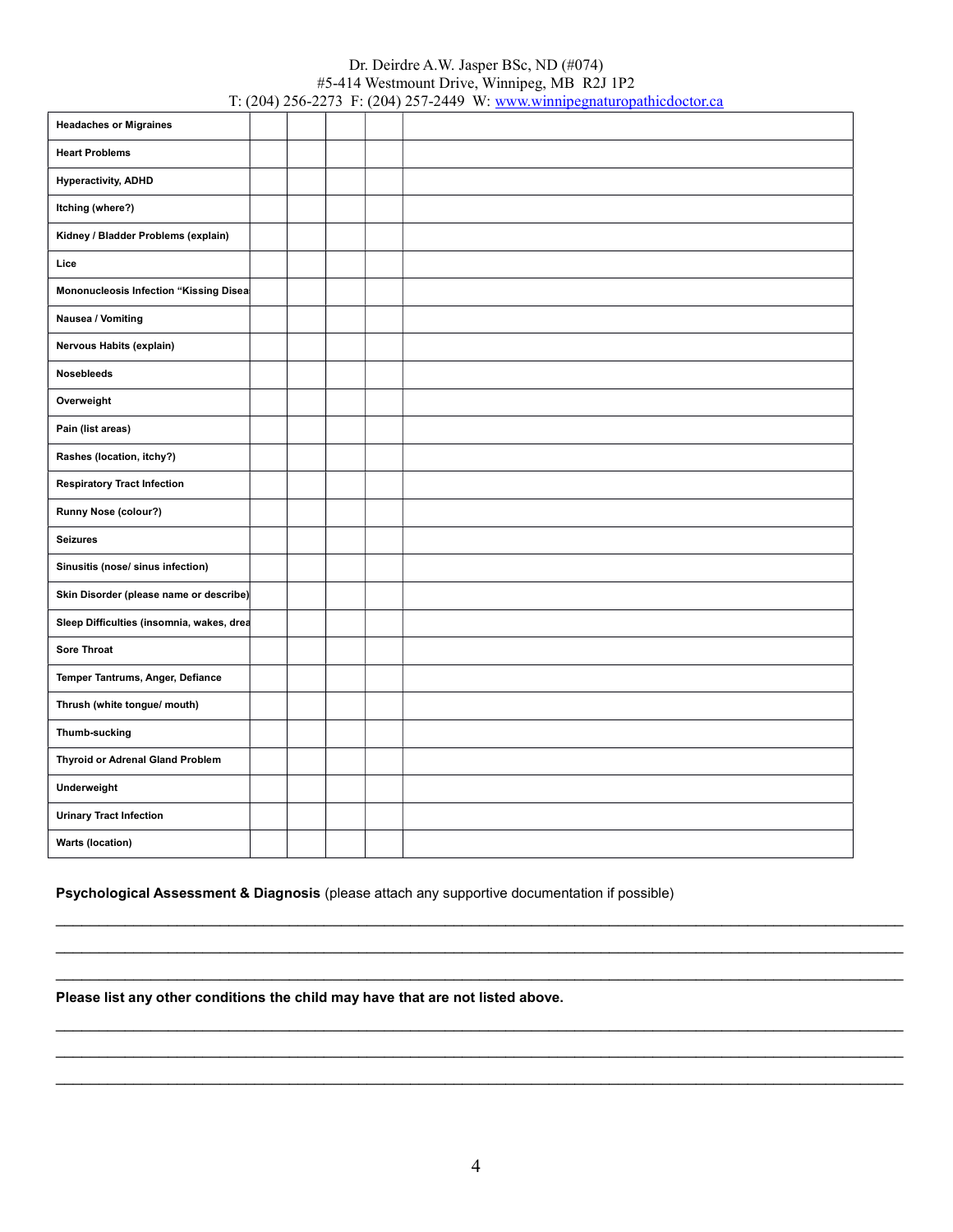$\mathcal{L}_\mathcal{L} = \mathcal{L}_\mathcal{L} = \mathcal{L}_\mathcal{L} = \mathcal{L}_\mathcal{L} = \mathcal{L}_\mathcal{L} = \mathcal{L}_\mathcal{L} = \mathcal{L}_\mathcal{L} = \mathcal{L}_\mathcal{L} = \mathcal{L}_\mathcal{L} = \mathcal{L}_\mathcal{L} = \mathcal{L}_\mathcal{L} = \mathcal{L}_\mathcal{L} = \mathcal{L}_\mathcal{L} = \mathcal{L}_\mathcal{L} = \mathcal{L}_\mathcal{L} = \mathcal{L}_\mathcal{L} = \mathcal{L}_\mathcal{L}$ 

|                                                            | <b>Prenatal, Development and Family Health History</b>                                                                   |                               |
|------------------------------------------------------------|--------------------------------------------------------------------------------------------------------------------------|-------------------------------|
| Birth Weight (lbs.)                                        | <b>Length of Hospital Stay</b>                                                                                           | Duration of pregnancy (weeks) |
| Birthplace (City & Province / State)                       | <b>Name or Birthing Facilities</b>                                                                                       |                               |
|                                                            | Describe the birthing facilities and the personnel that were present? (e.g. hospital, home-birth, midwife, dula, etc):   |                               |
|                                                            | Describe the pregnancy (i.e. morning sickness, weight gain, high blood pressure, infections, etc.)                       |                               |
|                                                            | Was the mother exposed to chemicals, radiation, drugs, alcohol or medications during the pregnancy? If yes, please list: |                               |
|                                                            | What type of delivery was performed? (e.g. C-section, breech, etc.) _______________________________                      |                               |
|                                                            | Were there any complications and was any special equipment / medications / procedures used?                              |                               |
|                                                            |                                                                                                                          |                               |
|                                                            |                                                                                                                          |                               |
| List any immunizations the child has received since birth: |                                                                                                                          |                               |

### Family and Social Background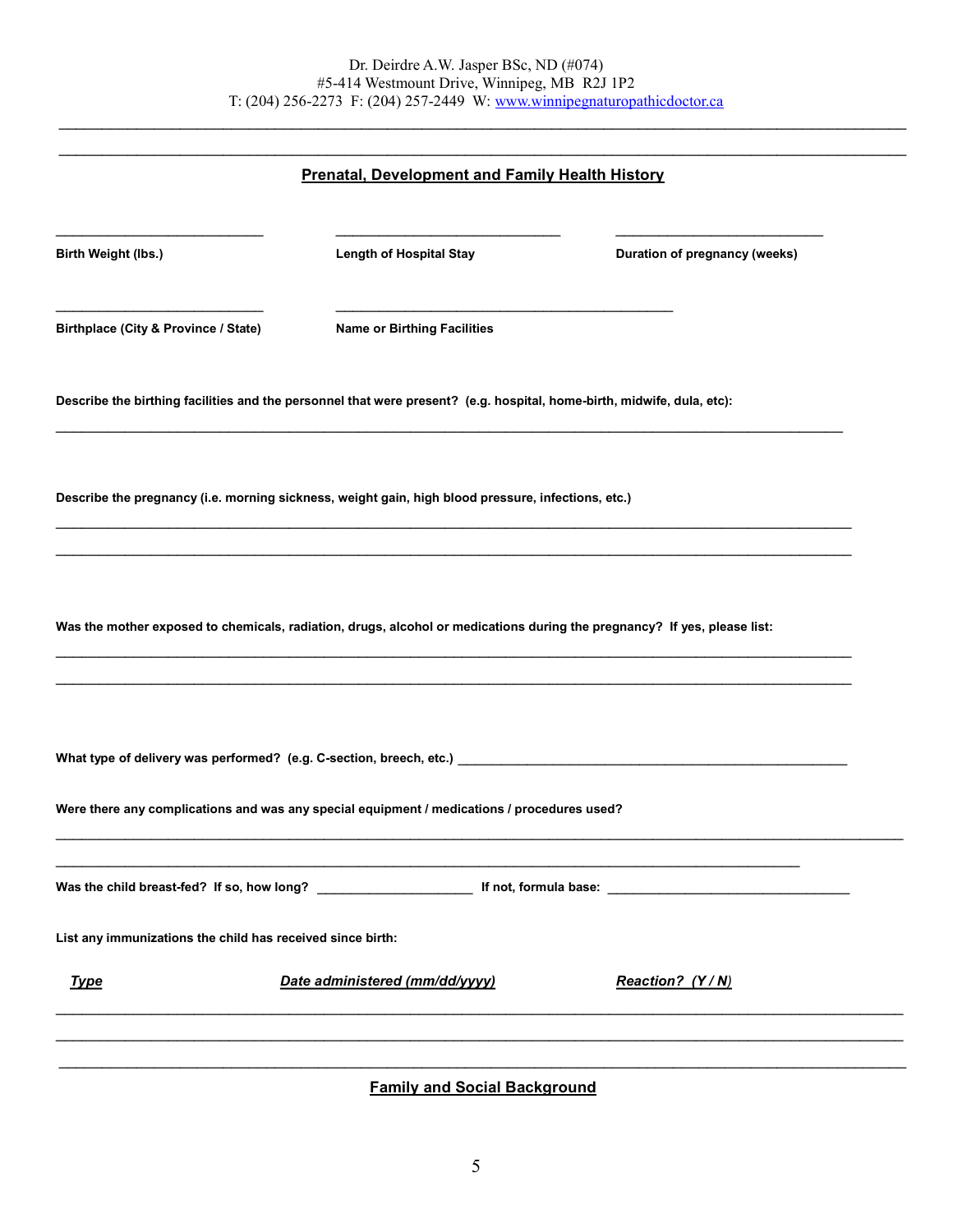Describe the child's current living arrangement (i.e. how many people live at the child's permanent address and what is their relationship to the child? If there is more than one residence, please indicate the living arrangement in that household to the best of your knowledge.)

 $\mathcal{L}_\mathcal{L} = \{ \mathcal{L}_\mathcal{L} = \{ \mathcal{L}_\mathcal{L} = \{ \mathcal{L}_\mathcal{L} = \{ \mathcal{L}_\mathcal{L} = \{ \mathcal{L}_\mathcal{L} = \{ \mathcal{L}_\mathcal{L} = \{ \mathcal{L}_\mathcal{L} = \{ \mathcal{L}_\mathcal{L} = \{ \mathcal{L}_\mathcal{L} = \{ \mathcal{L}_\mathcal{L} = \{ \mathcal{L}_\mathcal{L} = \{ \mathcal{L}_\mathcal{L} = \{ \mathcal{L}_\mathcal{L} = \{ \mathcal{L}_\mathcal{$  $\mathcal{L}_\mathcal{L} = \{ \mathcal{L}_\mathcal{L} = \{ \mathcal{L}_\mathcal{L} = \{ \mathcal{L}_\mathcal{L} = \{ \mathcal{L}_\mathcal{L} = \{ \mathcal{L}_\mathcal{L} = \{ \mathcal{L}_\mathcal{L} = \{ \mathcal{L}_\mathcal{L} = \{ \mathcal{L}_\mathcal{L} = \{ \mathcal{L}_\mathcal{L} = \{ \mathcal{L}_\mathcal{L} = \{ \mathcal{L}_\mathcal{L} = \{ \mathcal{L}_\mathcal{L} = \{ \mathcal{L}_\mathcal{L} = \{ \mathcal{L}_\mathcal{$ 

Describe the household(s) where the child lives. For example, where is the physical location (town, city, farm, apartment, etc.), does the child share a bedroom (if so, with how many other people), what kinds of pets live in and around the living space, and what type of flooring occurs throughout the house (i.e. carpet, hardwood, linoleum, etc.)

 $\mathcal{L}_\mathcal{L} = \mathcal{L}_\mathcal{L} = \mathcal{L}_\mathcal{L} = \mathcal{L}_\mathcal{L} = \mathcal{L}_\mathcal{L} = \mathcal{L}_\mathcal{L} = \mathcal{L}_\mathcal{L} = \mathcal{L}_\mathcal{L} = \mathcal{L}_\mathcal{L} = \mathcal{L}_\mathcal{L} = \mathcal{L}_\mathcal{L} = \mathcal{L}_\mathcal{L} = \mathcal{L}_\mathcal{L} = \mathcal{L}_\mathcal{L} = \mathcal{L}_\mathcal{L} = \mathcal{L}_\mathcal{L} = \mathcal{L}_\mathcal{L}$  $\mathcal{L}_\mathcal{L} = \mathcal{L}_\mathcal{L} = \mathcal{L}_\mathcal{L} = \mathcal{L}_\mathcal{L} = \mathcal{L}_\mathcal{L} = \mathcal{L}_\mathcal{L} = \mathcal{L}_\mathcal{L} = \mathcal{L}_\mathcal{L} = \mathcal{L}_\mathcal{L} = \mathcal{L}_\mathcal{L} = \mathcal{L}_\mathcal{L} = \mathcal{L}_\mathcal{L} = \mathcal{L}_\mathcal{L} = \mathcal{L}_\mathcal{L} = \mathcal{L}_\mathcal{L} = \mathcal{L}_\mathcal{L} = \mathcal{L}_\mathcal{L}$ 

Is the child put into the care of others at any time and how much time does the child spend in their care (on average)?

Has the child ever experienced a drastic change in lifestyle? Explain. (e.g. death, illness, moving, etc.)

Does the child attend an educational institution? If so, how many hours a day?

List any extra-curricular activities, clubs, volunteering:

How many hours are spent watching TV or sitting at the computer per week (on average)? \_\_\_\_\_\_\_\_\_\_\_\_\_\_\_\_\_\_\_\_\_\_\_

How many hours per week are spent outdoors (on average)? \_\_\_\_\_\_\_\_\_\_\_\_\_\_\_\_\_\_\_\_\_\_\_

List any hobbies / interests:

Briefly describe the child's personality: \_\_\_\_\_\_\_\_\_\_\_\_\_\_\_\_\_\_\_\_\_\_\_\_\_\_\_\_\_\_\_\_\_\_\_\_\_\_\_\_\_\_\_\_\_\_\_\_\_\_\_\_\_\_\_\_\_\_\_\_\_\_\_\_

 $\mathcal{L}_\mathcal{L} = \mathcal{L}_\mathcal{L} = \mathcal{L}_\mathcal{L} = \mathcal{L}_\mathcal{L} = \mathcal{L}_\mathcal{L} = \mathcal{L}_\mathcal{L} = \mathcal{L}_\mathcal{L} = \mathcal{L}_\mathcal{L} = \mathcal{L}_\mathcal{L} = \mathcal{L}_\mathcal{L} = \mathcal{L}_\mathcal{L} = \mathcal{L}_\mathcal{L} = \mathcal{L}_\mathcal{L} = \mathcal{L}_\mathcal{L} = \mathcal{L}_\mathcal{L} = \mathcal{L}_\mathcal{L} = \mathcal{L}_\mathcal{L}$  $\mathcal{L}_\mathcal{L} = \mathcal{L}_\mathcal{L} = \mathcal{L}_\mathcal{L} = \mathcal{L}_\mathcal{L} = \mathcal{L}_\mathcal{L} = \mathcal{L}_\mathcal{L} = \mathcal{L}_\mathcal{L} = \mathcal{L}_\mathcal{L} = \mathcal{L}_\mathcal{L} = \mathcal{L}_\mathcal{L} = \mathcal{L}_\mathcal{L} = \mathcal{L}_\mathcal{L} = \mathcal{L}_\mathcal{L} = \mathcal{L}_\mathcal{L} = \mathcal{L}_\mathcal{L} = \mathcal{L}_\mathcal{L} = \mathcal{L}_\mathcal{L}$ 

 $\mathcal{L}_\mathcal{L} = \mathcal{L}_\mathcal{L} = \mathcal{L}_\mathcal{L} = \mathcal{L}_\mathcal{L} = \mathcal{L}_\mathcal{L} = \mathcal{L}_\mathcal{L} = \mathcal{L}_\mathcal{L} = \mathcal{L}_\mathcal{L} = \mathcal{L}_\mathcal{L} = \mathcal{L}_\mathcal{L} = \mathcal{L}_\mathcal{L} = \mathcal{L}_\mathcal{L} = \mathcal{L}_\mathcal{L} = \mathcal{L}_\mathcal{L} = \mathcal{L}_\mathcal{L} = \mathcal{L}_\mathcal{L} = \mathcal{L}_\mathcal{L}$  $\mathcal{L}_\mathcal{L} = \mathcal{L}_\mathcal{L} = \mathcal{L}_\mathcal{L} = \mathcal{L}_\mathcal{L} = \mathcal{L}_\mathcal{L} = \mathcal{L}_\mathcal{L} = \mathcal{L}_\mathcal{L} = \mathcal{L}_\mathcal{L} = \mathcal{L}_\mathcal{L} = \mathcal{L}_\mathcal{L} = \mathcal{L}_\mathcal{L} = \mathcal{L}_\mathcal{L} = \mathcal{L}_\mathcal{L} = \mathcal{L}_\mathcal{L} = \mathcal{L}_\mathcal{L} = \mathcal{L}_\mathcal{L} = \mathcal{L}_\mathcal{L}$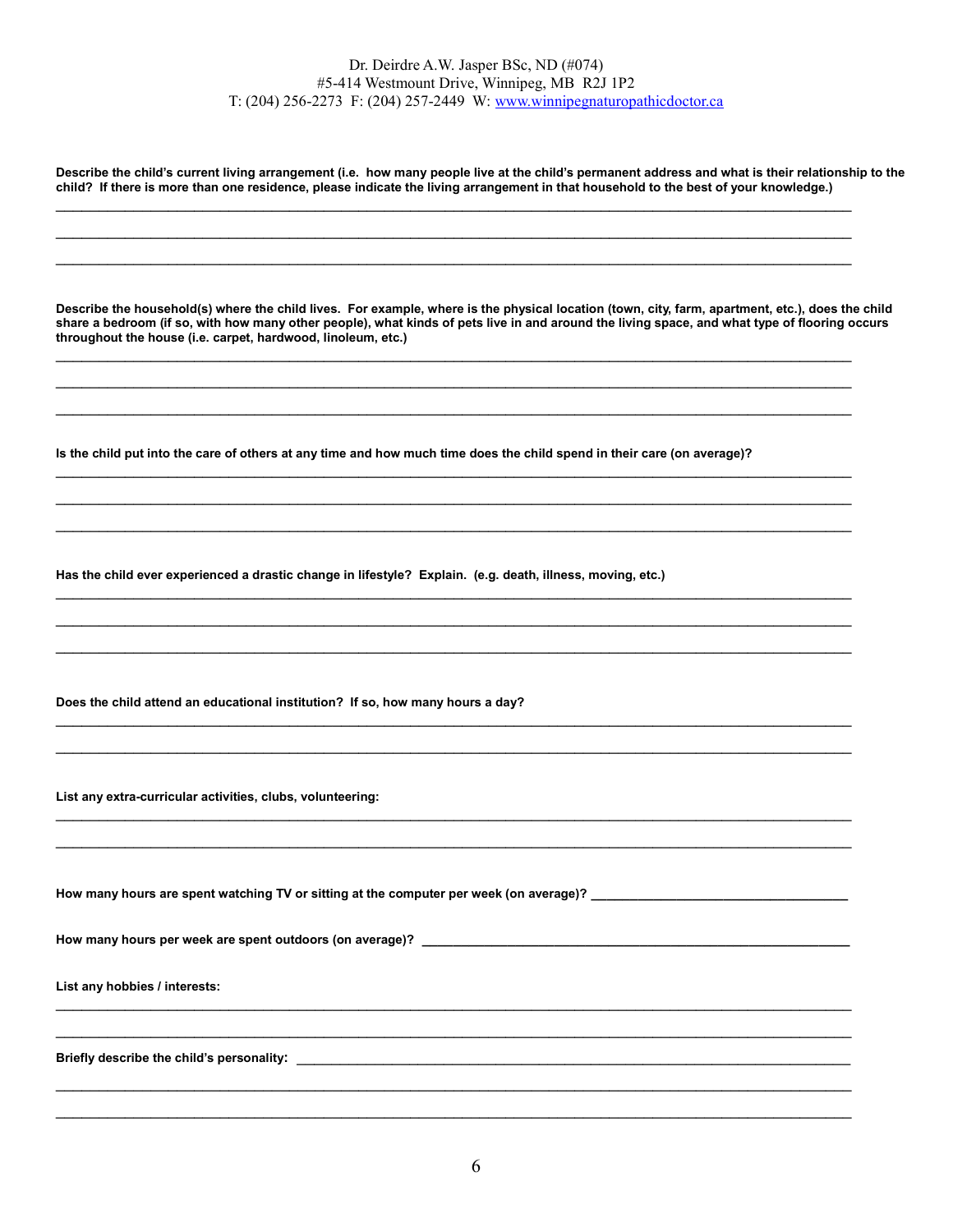$\mathcal{L}_\mathcal{L} = \mathcal{L}_\mathcal{L} = \mathcal{L}_\mathcal{L} = \mathcal{L}_\mathcal{L} = \mathcal{L}_\mathcal{L} = \mathcal{L}_\mathcal{L} = \mathcal{L}_\mathcal{L} = \mathcal{L}_\mathcal{L} = \mathcal{L}_\mathcal{L} = \mathcal{L}_\mathcal{L} = \mathcal{L}_\mathcal{L} = \mathcal{L}_\mathcal{L} = \mathcal{L}_\mathcal{L} = \mathcal{L}_\mathcal{L} = \mathcal{L}_\mathcal{L} = \mathcal{L}_\mathcal{L} = \mathcal{L}_\mathcal{L}$  $\mathcal{L}_\mathcal{L} = \mathcal{L}_\mathcal{L} = \mathcal{L}_\mathcal{L} = \mathcal{L}_\mathcal{L} = \mathcal{L}_\mathcal{L} = \mathcal{L}_\mathcal{L} = \mathcal{L}_\mathcal{L} = \mathcal{L}_\mathcal{L} = \mathcal{L}_\mathcal{L} = \mathcal{L}_\mathcal{L} = \mathcal{L}_\mathcal{L} = \mathcal{L}_\mathcal{L} = \mathcal{L}_\mathcal{L} = \mathcal{L}_\mathcal{L} = \mathcal{L}_\mathcal{L} = \mathcal{L}_\mathcal{L} = \mathcal{L}_\mathcal{L}$  $\mathcal{L}_\mathcal{L} = \{ \mathcal{L}_\mathcal{L} = \{ \mathcal{L}_\mathcal{L} = \{ \mathcal{L}_\mathcal{L} = \{ \mathcal{L}_\mathcal{L} = \{ \mathcal{L}_\mathcal{L} = \{ \mathcal{L}_\mathcal{L} = \{ \mathcal{L}_\mathcal{L} = \{ \mathcal{L}_\mathcal{L} = \{ \mathcal{L}_\mathcal{L} = \{ \mathcal{L}_\mathcal{L} = \{ \mathcal{L}_\mathcal{L} = \{ \mathcal{L}_\mathcal{L} = \{ \mathcal{L}_\mathcal{L} = \{ \mathcal{L}_\mathcal{$ 

 $\mathcal{L}_\mathcal{L} = \{ \mathcal{L}_\mathcal{L} = \{ \mathcal{L}_\mathcal{L} = \{ \mathcal{L}_\mathcal{L} = \{ \mathcal{L}_\mathcal{L} = \{ \mathcal{L}_\mathcal{L} = \{ \mathcal{L}_\mathcal{L} = \{ \mathcal{L}_\mathcal{L} = \{ \mathcal{L}_\mathcal{L} = \{ \mathcal{L}_\mathcal{L} = \{ \mathcal{L}_\mathcal{L} = \{ \mathcal{L}_\mathcal{L} = \{ \mathcal{L}_\mathcal{L} = \{ \mathcal{L}_\mathcal{L} = \{ \mathcal{L}_\mathcal{$  $\mathcal{L}_\mathcal{L} = \{ \mathcal{L}_\mathcal{L} = \{ \mathcal{L}_\mathcal{L} = \{ \mathcal{L}_\mathcal{L} = \{ \mathcal{L}_\mathcal{L} = \{ \mathcal{L}_\mathcal{L} = \{ \mathcal{L}_\mathcal{L} = \{ \mathcal{L}_\mathcal{L} = \{ \mathcal{L}_\mathcal{L} = \{ \mathcal{L}_\mathcal{L} = \{ \mathcal{L}_\mathcal{L} = \{ \mathcal{L}_\mathcal{L} = \{ \mathcal{L}_\mathcal{L} = \{ \mathcal{L}_\mathcal{L} = \{ \mathcal{L}_\mathcal{$  $\mathcal{L}_\mathcal{L} = \{ \mathcal{L}_\mathcal{L} = \{ \mathcal{L}_\mathcal{L} = \{ \mathcal{L}_\mathcal{L} = \{ \mathcal{L}_\mathcal{L} = \{ \mathcal{L}_\mathcal{L} = \{ \mathcal{L}_\mathcal{L} = \{ \mathcal{L}_\mathcal{L} = \{ \mathcal{L}_\mathcal{L} = \{ \mathcal{L}_\mathcal{L} = \{ \mathcal{L}_\mathcal{L} = \{ \mathcal{L}_\mathcal{L} = \{ \mathcal{L}_\mathcal{L} = \{ \mathcal{L}_\mathcal{L} = \{ \mathcal{L}_\mathcal{$ 

List any prescription and over-the-counter medications. Include the dosing schedule and why the medication is given:

Please list any serious accidents, injuries, or childhood illnesses, and the age of occurrence:

Has the child ever been hospitalized? If so, for what reason(s)?

List any health conditions, diseases or disorders that occur within the child's family and the relationship the child has with each person:

 $\mathcal{L}_\mathcal{L} = \mathcal{L}_\mathcal{L} = \mathcal{L}_\mathcal{L} = \mathcal{L}_\mathcal{L} = \mathcal{L}_\mathcal{L} = \mathcal{L}_\mathcal{L} = \mathcal{L}_\mathcal{L} = \mathcal{L}_\mathcal{L} = \mathcal{L}_\mathcal{L} = \mathcal{L}_\mathcal{L} = \mathcal{L}_\mathcal{L} = \mathcal{L}_\mathcal{L} = \mathcal{L}_\mathcal{L} = \mathcal{L}_\mathcal{L} = \mathcal{L}_\mathcal{L} = \mathcal{L}_\mathcal{L} = \mathcal{L}_\mathcal{L}$  $\mathcal{L}_\mathcal{L} = \mathcal{L}_\mathcal{L} = \mathcal{L}_\mathcal{L} = \mathcal{L}_\mathcal{L} = \mathcal{L}_\mathcal{L} = \mathcal{L}_\mathcal{L} = \mathcal{L}_\mathcal{L} = \mathcal{L}_\mathcal{L} = \mathcal{L}_\mathcal{L} = \mathcal{L}_\mathcal{L} = \mathcal{L}_\mathcal{L} = \mathcal{L}_\mathcal{L} = \mathcal{L}_\mathcal{L} = \mathcal{L}_\mathcal{L} = \mathcal{L}_\mathcal{L} = \mathcal{L}_\mathcal{L} = \mathcal{L}_\mathcal{L}$  $\mathcal{L}_\mathcal{L} = \mathcal{L}_\mathcal{L} = \mathcal{L}_\mathcal{L} = \mathcal{L}_\mathcal{L} = \mathcal{L}_\mathcal{L} = \mathcal{L}_\mathcal{L} = \mathcal{L}_\mathcal{L} = \mathcal{L}_\mathcal{L} = \mathcal{L}_\mathcal{L} = \mathcal{L}_\mathcal{L} = \mathcal{L}_\mathcal{L} = \mathcal{L}_\mathcal{L} = \mathcal{L}_\mathcal{L} = \mathcal{L}_\mathcal{L} = \mathcal{L}_\mathcal{L} = \mathcal{L}_\mathcal{L} = \mathcal{L}_\mathcal{L}$ 

In your opinion, has the development of this child since birth been normal (i.e. have developmental milestones such as first word, pottingtraining, etc.) How does their development compare with siblings / peers?

How many times per day does the child eat (including snacks)? \_\_\_\_\_\_\_\_\_\_\_\_\_\_\_\_\_\_\_\_\_\_\_\_\_\_\_\_\_\_\_\_\_\_\_\_\_\_\_\_\_\_\_\_\_\_\_\_

How many meals per week) are eaten at home?

List 5 foods the child likes to eat: \_\_\_\_\_\_\_\_\_\_\_\_\_\_\_\_\_\_\_\_\_\_\_\_\_\_\_\_\_\_\_\_\_\_\_\_\_\_\_\_\_\_\_\_\_\_\_\_\_\_\_\_\_\_\_\_\_\_\_\_\_\_\_\_\_\_\_\_\_\_\_\_\_\_\_\_

In your opinion, do you believe the child is receiving optimal nutrition? \_\_\_\_\_\_\_\_\_\_\_\_\_\_\_\_\_\_\_\_\_\_\_\_\_\_\_\_\_\_\_\_\_\_\_\_\_\_\_\_\_\_\_

### DAY DIET DIARY

| $\mathbf{a}$ | $\lambda$ av 2.<br>∼.<br>$ -$ | $\lambda$ av 3<br>$\cdot$<br>$ -$ |
|--------------|-------------------------------|-----------------------------------|
|              |                               |                                   |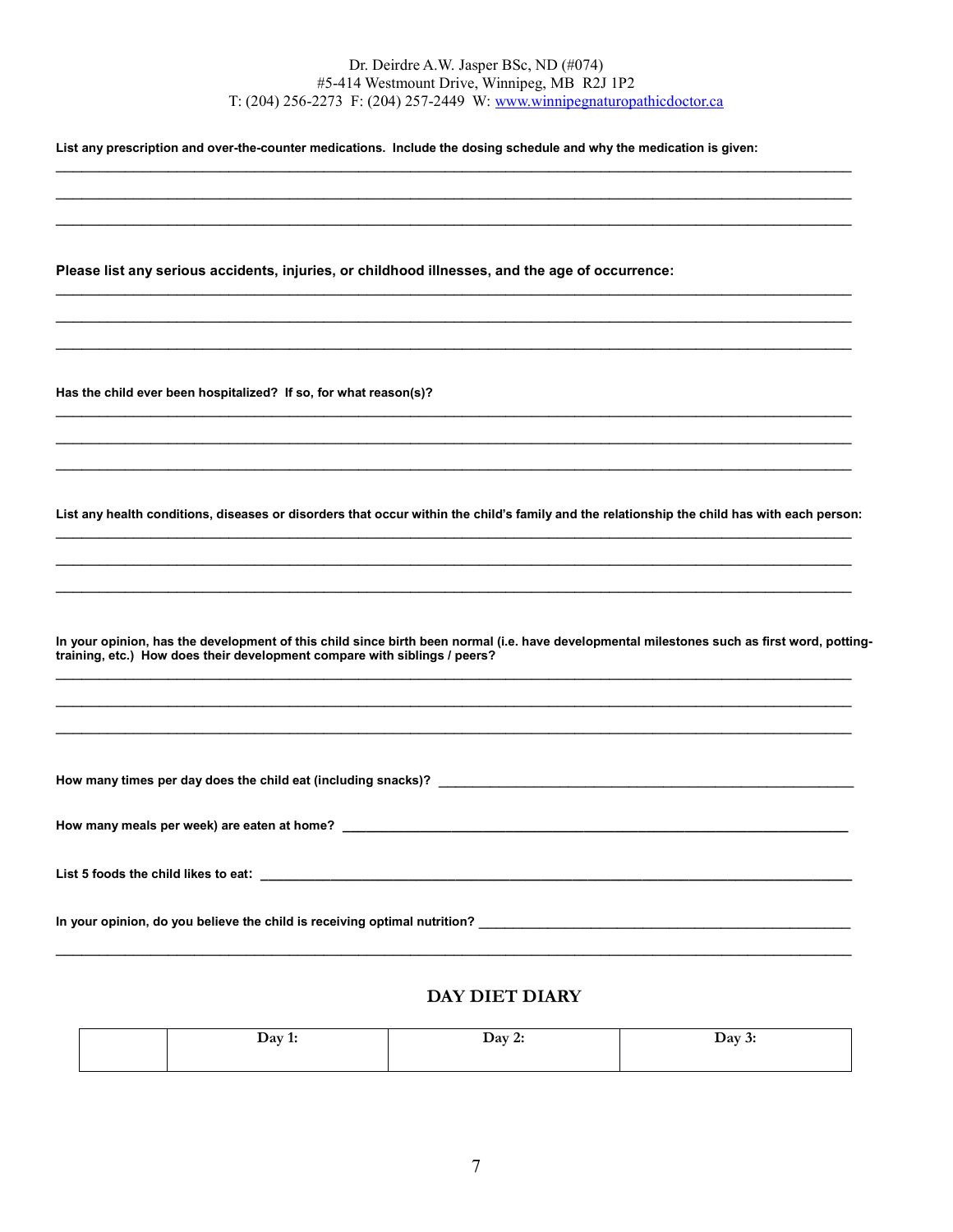| $\operatorname{Breakfast}$ |  |  |
|----------------------------|--|--|
| Lunch                      |  |  |
| Dinner                     |  |  |
| Snacks                     |  |  |
| Water<br>$1c. =$<br>227ml  |  |  |
| $\#$ Bowel<br>Movements    |  |  |
| Energy $(1-10)$            |  |  |
| Exercise                   |  |  |
| Comments                   |  |  |

## Informed Consent to Naturopathic Treatment

Naturopathic Doctors are trained to evaluate their patients through interview, physical exams and through various diagnostic tests. Naturopathic Doctors assess the whole person, taking into consideration physical, mental, emotional and spiritual aspects of the individual. Gentle, non-invasive techniques are generally used in order to stimulate the body's inherent healing capacity.

Naturopathic Doctors are regulated by the Board of Directors, of the Manitoba Naturopathic Association, and under strict adherence to the Naturopathic Act. Every Naturopathic Doctor must maintain license through their Association in order to legally practice.

Practitioners of Naturopathic Medicine may employ natural medicines and techniques such as nutritional counselling and nutritional supplements, botanical medicines, Asian medicines & acupuncture, homeopathic remedies, physical medicine (such as Bowen therapy), and lifestyle counselling.

#### Please check the following therapies listed below that you **DO NOT** wish to participate in, unless later indicated:

 $\Box$  Clinical nutrition is counselling on the use of special diets and nutritional supplements to address nutritional deficiencies, treat disease processes, and promote health.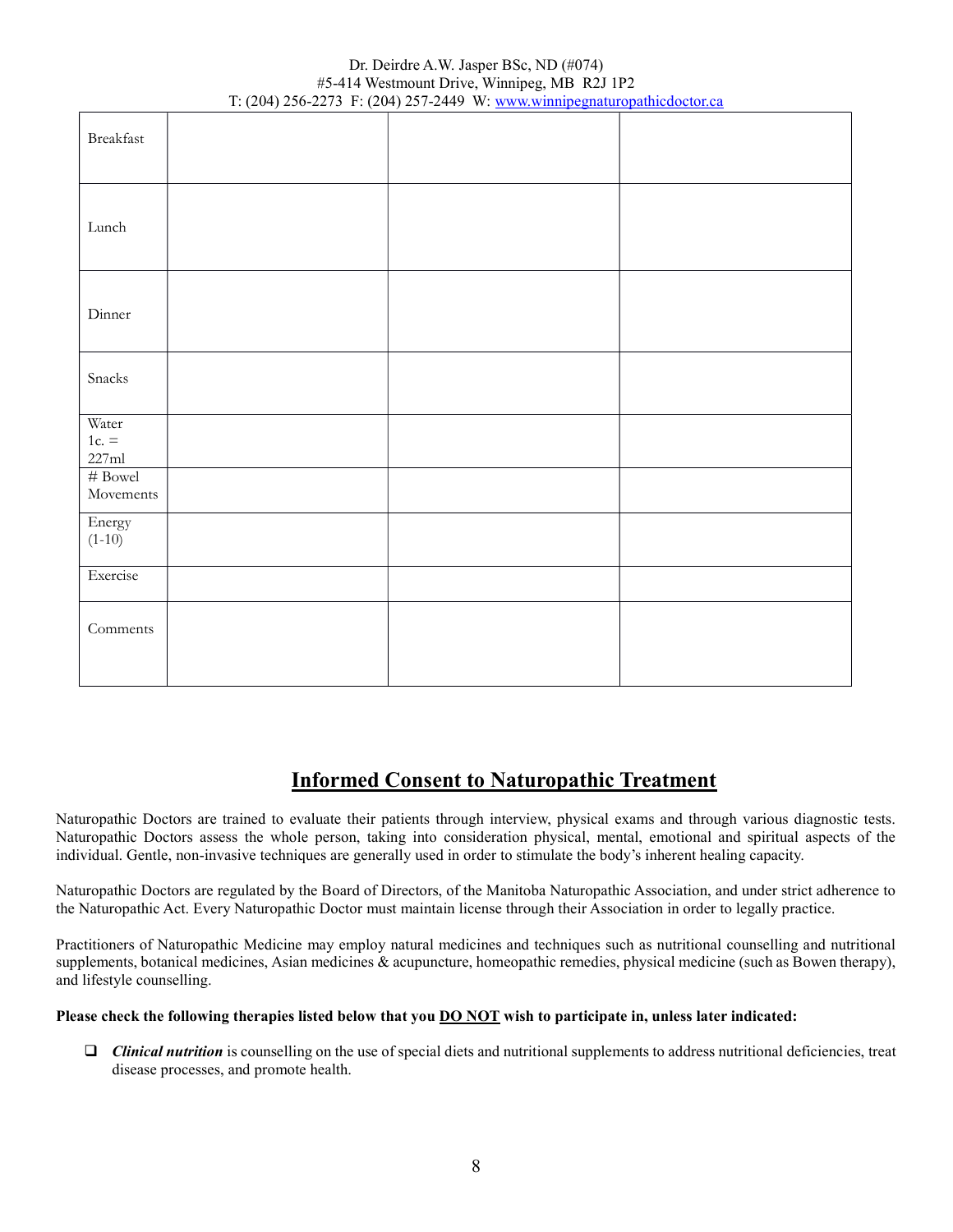- $\Box$  **Botanical medicine** is a plant-based medicine that involves the use of herbs to assist in recovery from injury and disease and to promote general well-being. Herbs may be consumed or applied topically. Some examples include consuming herbs as teas, tinctures, tablets, capsules, creams, compresses, or suppositories.
- $\Box$  **Homeopathy** is a form of medicine using highly dilute quantities of naturally occurring plants, animals, minerals and other substances to stimulate the body's healing response. Homeopathy is effective at addressing the whole person, both on a physical and mental/emotional level.
- $\Box$  *Acupuncture* refers to the insertion of sterilized disposable needles through the skin into underlying tissues at specific points on the body. Moxabustion and cupping are additional Eastern soft tissue techniques that can be employed.
- **Physical medicine** refers to the use of hands-on techniques such as soft tissue manipulation (massage, acupressure), and the use of hot or cold applications to specific areas on the body to stimulate circulation (i.e. hydrotherapy).
- $\Box$  The Bowen Technique is a hands-on technique that involves the gentle manipulation of soft tissues at specific points on the body for the purposes of treating musculoskeletal, neurological and systemic conditions of the individual.
- $\Box$  Lifestyle counselling involves discussing and reforming daily habits (such as sleep hygiene, exercise regimes, and relaxation techniques), as well as removing risk factors to one's health.

During your initial consultation your Naturopathic Doctor will guide you through a case-taking interview, may perform a physical examination, request a urine sample, and/or recommend any necessary laboratory analyses. You may be referred to an external laboratory or health care practitioner for certain diagnostic testing (e.g. blood tests, saliva testing, imaging studies, etc.)

When necessary, it is the responsibility of the Naturopathic Doctor to refer to other healthcare practitioners for confirmation of diagnosis of an illness, disease, or any physical or mental disorder. Naturopathic Doctors are not trained to dispense prescription medications, perform surgery, or provide psychiatric counselling services.

Even the gentlest therapies may cause complications in certain physiological conditions (e.g. pregnancy, lactation, very young children, or those taking multiple prescription medications). Some therapies must be used with caution in certain diseases such as diabetes, heart, liver or kidney disease. It is very important that you inform your doctor immediately of any disease process that you are suffering from as well as any medications (prescription or over-the-counter) that you are taking. If you are pregnant, suspect you are pregnant, or you are breast-feeding, advise your Naturopathic Doctor immediately.

I recognize the potential risks and benefits of these procedures as described below:

**Potential risks** (not an exhaustive list): aggravation of pre-existing symptoms, allergic reactions to prescribed herbs and supplements, side effects of natural medicines, inconvenience of lifestyle changes, injury from injections or procedures, fainting or puncturing of an organ with acupuncture needles, or muscular/soft tissue pain from hands-on treatments.

**Potential benefits** (not an exhaustive list): restoration of health and the body's maximum functional capacity without the use of drugs or surgery, relief of pain and symptoms of illness and disease, assistance in injury and disease recovery, and the prevention of disease and its progression.

Naturopathic Physicians are in no way accountable for the outcome of treatment(s) given in adherence to the Naturopathic Act; they in no way guarantee a "cure" of any illness or disease. Naturopathic Doctors shall provide empathetic, professional, and unbiased care for all patients that request treatment. The Naturopathic Doctor and the patient reserve the right to terminate Naturopathic care/ treatment at any time, as they deem necessary.

I understand that a record will be kept of the health services provided to me. As a patient, I shall provide my Naturopathic Doctor with updated information pertaining to my health to the best of my ability. Information will be gathered solely for the purposes of treatment, and will be kept confidential and shall not be released to other parties without my consent, unless required by law. I understand that I may request any portion of my medical record by paying the appropriate fee.

I understand that all charges are to be paid at the time of the visit unless specific arrangements have been made prior to my scheduled appointment. I understand that a fee may be charged for any missed appointments or late cancellations (less than 24 hours).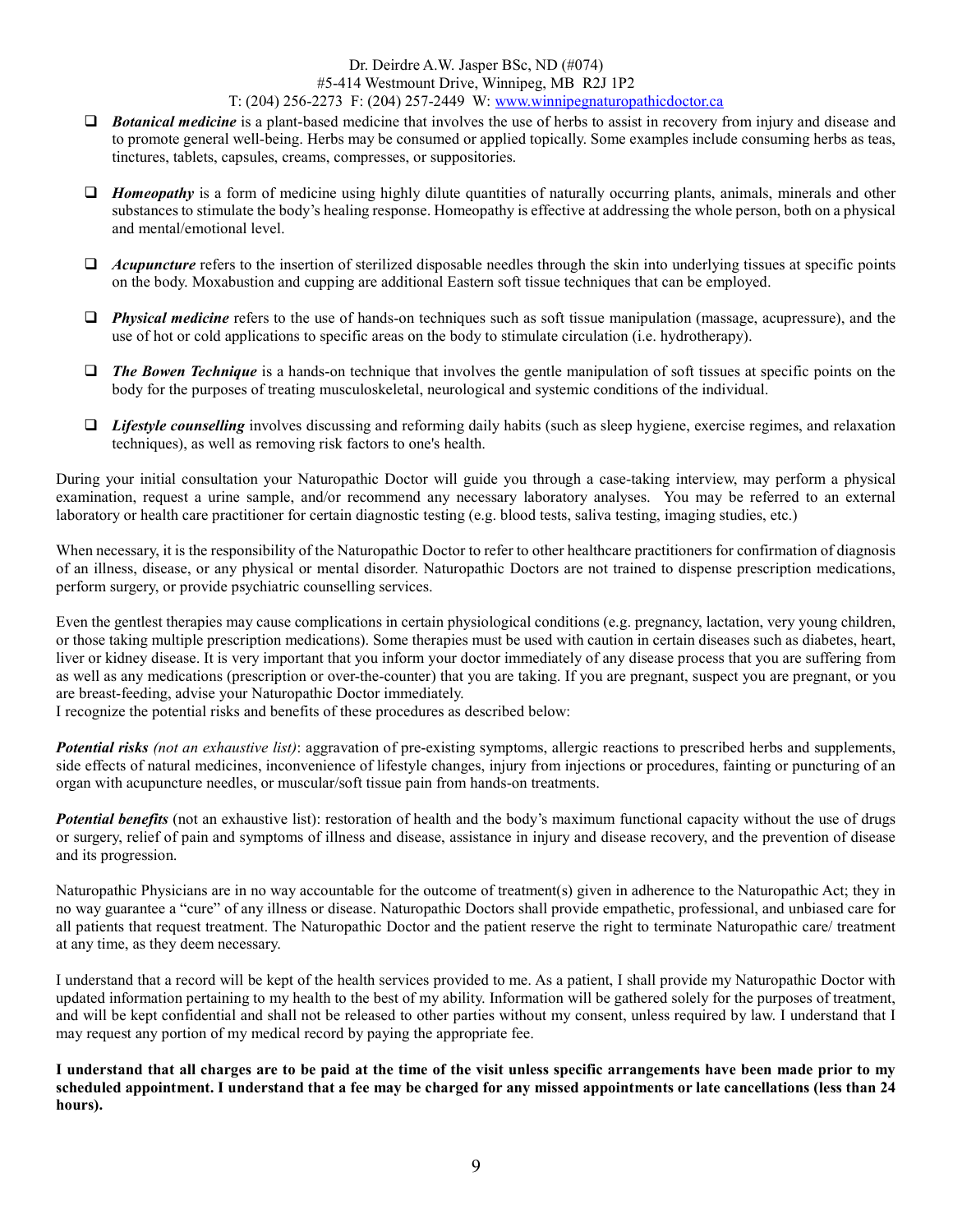With this knowledge, I voluntarily consent to Naturopathic treatments offered or recommended to me by my Naturopathic Doctor, unless omitted as indicated above. I realize my Naturopathic Doctor has made no guarantees regarding cure or improvement of my condition, nor do I expect the Doctor to anticipate and explain all potential risks and complications. I intend this consent to apply to all my present and future Naturopathic care, unless a new agreement has been reached and a new consent form has been signed.

Dated this day of the case of  $\frac{1}{2}$ .

Patient's Signature Guardian's Signature (under 18 years)

Patient's Name (please print) Guardian's Name (please print)

## Consent and Waiver of Liability: Electronic Communication

Electronic communication is a widely accepted form of communication. While it cannot replace personal encounters between you and your health care provider, it can be a convenient way to exchange information. All electronic communication will be acknowledged in a timely fashion. However, we do not monitor emails when the office is closed for weekends, evenings, statutory holidays and vacations. Please consider our office hours when you are waiting for a reply to your electronic communication. As a general rule, we will respond to patient emails within 3 business days. If you do not receive a response within the designated time period, please assume that your email was not received and call the office to follow up.

#### I understand and agree that:

- Electronic communication is not an appropriate substitute for clinical examinations. I am responsible for following up on Dr. Deirdre Jasper N.D.'s (Dr. Jasper) electronic communication and for scheduling appointments where warranted;
- Electronic communication is not to be used in emergencies, or when I need information or advice urgently. In case of an emergency, go to your nearest urgent care facility or call 911;
- Electronic communication will not be used for any purpose outside the context of my direct patient-health care provider relationship;
- Electronic communication between me and Dr. Jasper will become part of my confidential patient record;
- This medical practice may use electronic communication to send me health promotion material and other educational resources;
- Electronic communication is a privilege that may be withdrawn at the discretion of Dr. Jasper;
- Electronic communication between Dr. Jasper is only for the residents of Manitoba and is governed by the laws of the Province of Manitoba;
- Electronic communication is easier to falsify than handwritten or signed hard copies. In addition, it is impossible to verify the true identity of the sender, or to ensure that only the recipient can read the electronic communication once it has been sent;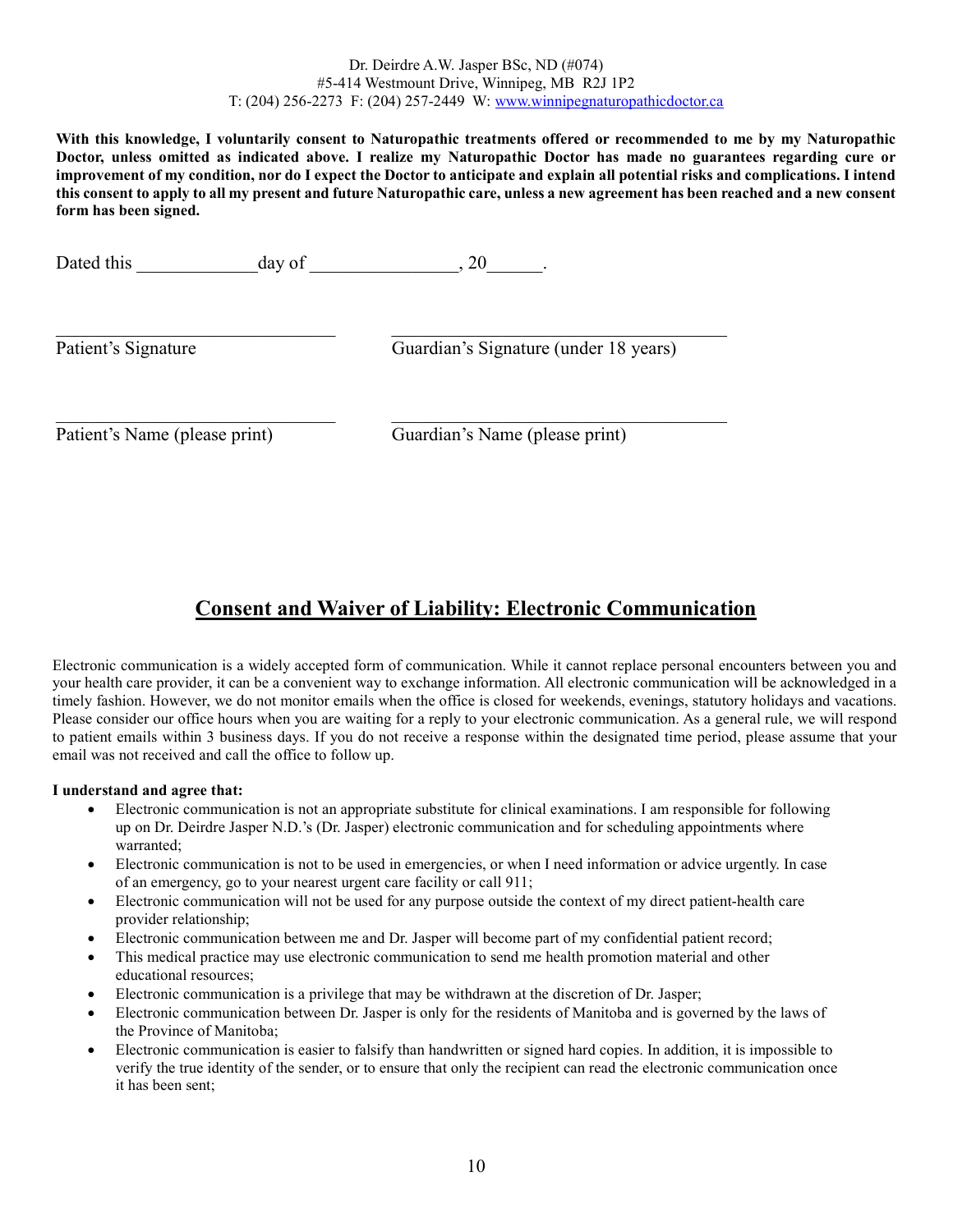- Electronic communication can introduce viruses into a computer system and potentially damage or disrupt the computer;
- Electronic communication can be forwarded, intercepted, circulated, stored, or even changed without the knowledge or permission of the physician or patient. Electronic communication senders can easily misaddress an email, resulting in it being sent to many unintended and unknown recipients. Electronic communication is indelible. Even after the sender and recipient have deleted their copies of the email, backup copies may exist on a computer or cyberspace;
- Use of electronic communication to discuss sensitive information can increase the risk of such information being disclosed to third parties;
- Emails may be forwarded or referred, as necessary, for diagnosis, treatment, or health care operations, with the permission of the patient;
- Dr. Deirdre Jasper N.D. is not responsible for information loss due to technical failures;
- I will notify the Dr. Jasper of any changes to my electronic communication address;
- I acknowledge Dr. Jasper's right to, upon provision of written or electronic communication notice, withdraw the option of communicating through email;

#### I hereby authorize Dr. Deirdre Jasper, N.D. to disclose my personal health information to me via the following:

Email address (print clearly):

Mobile number to be used for texting (if applicable):

I have read and understood the "Consent and Waiver of Liability: Electronic Communication" form and fully acknowledge that sending personal health information via electronic communication is not secure and I fully accept the risks and responsibility involved with this. I hereby waive any and all claims against Dr. Deirdre Jasper N.D. in connection with the disclosure of my personal health information via email.

| Name of Patient (print): |  |
|--------------------------|--|
|                          |  |

| Signature of patient (or guardian/legal representative): |  |
|----------------------------------------------------------|--|
|----------------------------------------------------------|--|

Relationship to patient (if signed by guardian/ representative):